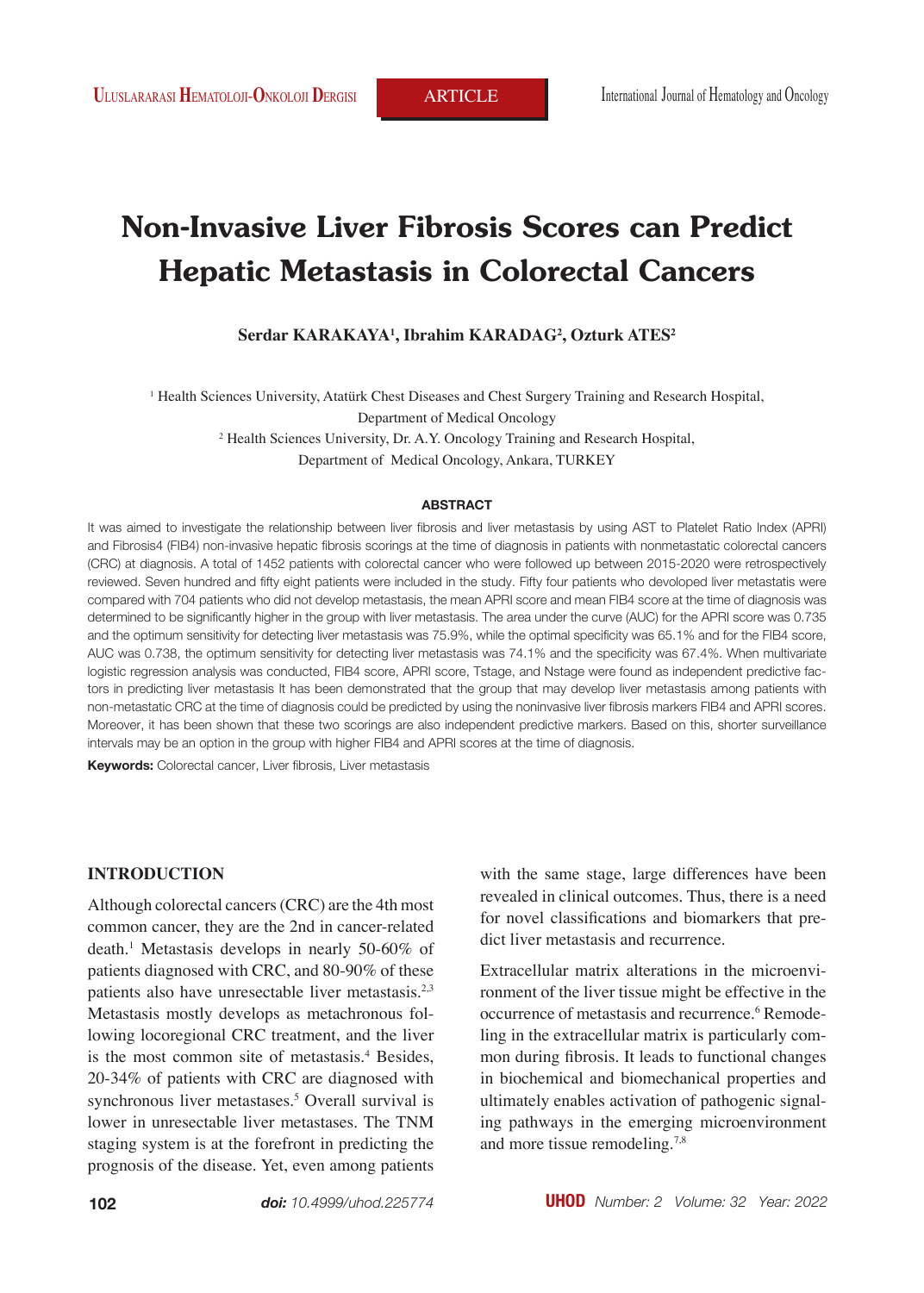## International Journal of Hematology and Oncology

Albeit the relationship between tumor progression and fibrosis has been demonstrated in some studies, the mechanisms have not been fully elucidated yet, and the role of fibrosis in the metastatic spread of primary tumors remains unclear.9 The relationship between fibrosis and cancer has been previously investigated in hepatocellular cancers, cancers that develop based on radiotherapy-induced fibrosis, and cancers forming in scar tissue.<sup>10</sup> The relationship between liver metastasis developing in CRC and liver fibrosis draws attention as an intriguing domain, and discussions on this issue remain on the agenda.<sup>10,11</sup>

Liver biopsy is the preferred invasive method for detecting fibrosis; however, due to its limitations, non-invasive alternative diagnostic techniques such as elastography or serological markers are increasingly used in the early detection of the fibrosis grade. AST to Platelet Ratio Index (APRI) and Fibrosis 4 (FIB4) are non-invasive scoring methods that are based on blood parameters in detecting liver fibrosis.<sup>11,12</sup> The mentioned hepatic fibrosis scoring is cost-effective and easily computable parameters and can be used easily. Hence, in the study, it was aimed to investigate the relationship between liver fibrosis and liver metastasis by using APRI and FIB4 non-invasive hepatic fibrosis scorings at the time of diagnosis in patients with non-metastatic CRC at diagnosis.

#### **PATIENTS and METHODS**

One thousand four hundred and fifty two patients with colorectal cancer who were followed up in our oncology center between 2015 and 2020 were retrospectively reviewed. Patients with non-metastatic colorectal cancer at the time of diagnosis, aged 18 years and over and without secondary malignancy were included in the study, while patients with an active infection, steroid use, active infection with hepatotropic viruses such as HBV, HCV, as well as those with anemia such as iron deficiency, and vitamin B12 deficiency and those with chronic liver disease at the time of the diagnosis were excluded from the study. Seven hundred and fifty eight patients who met these criteria were included in the study. Diagnosis dates, ages, operation status, tumor location, adjuvant treatments, and disease course of the patients were retrospectively reviewed from their files. Blood hemogram and biochemistry values at the time of diagnosis were recorded retrospectively. Survival data were determined by reviewing the central registry system.

To determine the degree of liver fibrosis, FIB4 and APRI were applied in this analysis. The FIB4 score was calculated according to Sterling's formula<sup>11</sup>, as follows:

Sterling's formula= age (years)×AST (IU/L)/ platelet count  $(10^9/L) \times (ALT1/2(IU/L)).$ 

 Age (years)×AST (IU/L) Sterling's formula= –––––––––––––––––––––––

Platelet count  $(10<sup>9</sup>/L) \times ALT1/2(IU/L)$ 

The APRI score was calculated as Wai's formula12: ((AST/Upper limit of Normal)/platelet count  $(10^9$ /L)  $\times$  100).

 AST/Upper limit of Normal Wai's formula=

Platelet count  $(10^9/L) \times 100$ 

**Ethical Approval:** This study was conducted in compliance with the ethical principles according to the Declaration of Helsinki, and it was approved by the local Institutional Review Board. Health Sciences University, Dr. A.Y. Training and Research ethics committee approval was obtained for our study with the decision number 2021-06/1233 on 23.06.2021.

#### **Statistical Analyses**

Statistical analyzes were performed via the software of SPSS 25.0 (SPSS, Chicago, IL, USA). Mann-Whitney U test was used for comparison of nonparametric data, and Student T-test was used for comparison of parametric data. Chi-Square or Fisher's Exact test was used for comparison of categorical data. Kaplan-Meier method was used for survival analysis and the Log-Rank test was used for intergroup comparisons. Prognostic factors impacting overall survival were identified by conducting multivariate analysis with the Cox proportional hazards model. The results were considered statistically significant at p< 0.05.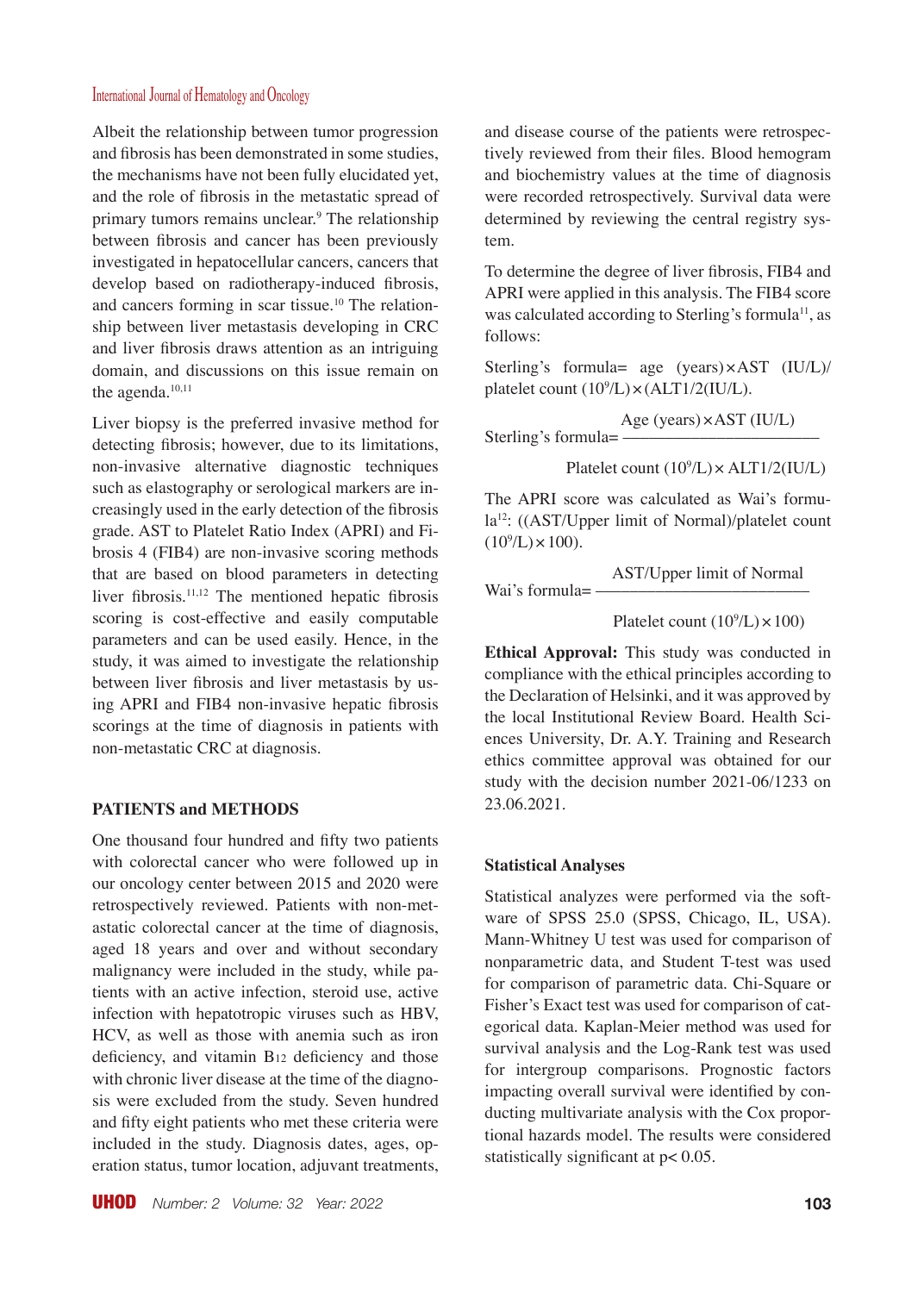| Table 1. Baseline characteristics of the patients |            |               |  |  |  |
|---------------------------------------------------|------------|---------------|--|--|--|
| <b>Variables</b>                                  | n          | $\frac{0}{0}$ |  |  |  |
| Age (years)                                       | 62 (25-96) |               |  |  |  |
| Gender                                            |            |               |  |  |  |
| Male                                              | 445        | 58.7%         |  |  |  |
| Female                                            | 313        | 41.3%         |  |  |  |
| Location                                          |            |               |  |  |  |
| Right sided colon                                 | 122        | 16.1%         |  |  |  |
| Left sided colon                                  | 233        | 30.8%         |  |  |  |
| Transvers colon                                   | 39         | 5.1%          |  |  |  |
| Rectum                                            | 364        | 48%           |  |  |  |
| <b>TNM Stage</b>                                  |            |               |  |  |  |
| Stage 1                                           | 77         | 10.2%         |  |  |  |
| Stage 2                                           | 298        | 38.3%         |  |  |  |
| Stage 3                                           | 307        | 40.5%         |  |  |  |
| Unknown                                           | 76         | 10%           |  |  |  |
| T Stage                                           |            |               |  |  |  |
| T1                                                | 17         | 2.2%          |  |  |  |
| T <sub>2</sub>                                    | 93         | 12.3%         |  |  |  |
| T <sub>3</sub>                                    | 385        | 50.8%         |  |  |  |
| <b>T4</b>                                         | 123        | 16.2%         |  |  |  |
| Unknown                                           | 140        | 18.5%         |  |  |  |
| N Stage                                           |            |               |  |  |  |
| N <sub>O</sub>                                    | 349        | 46%           |  |  |  |
| N <sub>1</sub>                                    | 200        | 26.4%         |  |  |  |
| N <sub>2</sub>                                    | 82         | 10.8%         |  |  |  |
| Unknown                                           | 127        | 16.8%         |  |  |  |
| <b>Histological Type</b>                          |            |               |  |  |  |
| Adenocarcinoma                                    | 684        | 90.2%         |  |  |  |
| <b>Mucinous</b>                                   | 74         | 9.8%          |  |  |  |
| Surgery                                           |            |               |  |  |  |
| Yes                                               | 676        | 89.1%         |  |  |  |
| <b>No</b>                                         | 82         | 10.9%         |  |  |  |
| Adjuvant Chemotheraphy                            |            |               |  |  |  |
| Yes                                               | 537        | 70.8%         |  |  |  |
| <b>No</b>                                         | 221        | 29.2%         |  |  |  |
| Neoadjuvant Chemotheraphy (Rectum)                |            |               |  |  |  |
| Yes                                               | 242        | 66.5%         |  |  |  |
| <b>No</b>                                         | 122        | 33.5%         |  |  |  |
|                                                   |            |               |  |  |  |

## **RESULTS**

In the study, the median age of 758 patients who were non-metastatic at the time of diagnosis was 62 (range: 25-96) and 58.7% ( $n= 445$ ) of the patients were male. Most of the patients were with left colon (30.8% (n= 233)) and rectum (48% (n= 364)) localization. T3 and T4 of patients were 50.8% and 16.2%, respectively, while those with N0 and N1 were 46% and 16.2%, respectively. At the time of diagnosis,  $40.5\%$  (n= 307) of the patients were stage III and  $39.3\%$  (n= 298) stage II. Of the patients,  $89.1\%$  (n= 676) were operated, while  $10.9\%$  $(n= 82)$  were not operated. While 70.8%  $(n= 537)$ of the patients received adjuvant therapy, 29.2%  $(n= 221)$  did not receive adjuvant therapy. 66.5%  $(n= 242)$  of the patients with rectal carcinoma received neoadjuvant therapy. Regarding their pathology, 90.2% (n= 684) were adenocarcinoma and 9.8% (n= 74) were mucinous carcinoma (Table 1).

Throughout the follow-up period, liver metastasis developed in 54 patients (7.1%). In terms of TNM stages, no significant difference was determined between the group with liver metastasis and the group without liver metastasis ( $p= 0.373$ ). No significant difference was detected between the groups in terms of tumor location and liver metastasis development ( $p = 0.882$ ). When these 54 patients were compared with 704 patients who did not develop metastasis, the mean APRI score at the time of diagnosis was determined to be significantly higher in the group with liver metastasis  $(0.3796 \pm 0.0479)$ vs.  $0.2246 \pm 0.0086$ ; respectively, p< 0.001) (Figure 1a). On the other hand, mean FIB4, which is another fibrosis score, was found to be significantly higher among the group with liver metastasis  $(1.9630 \pm 1.3051 \text{ vs. } 1.1947 \pm 1.031 \text{; respectively.})$ p< 0.001) (Figure 1b) (Table 2). Liver metastasis was found to be significantly higher among male patients compared to female patients (8.76% vs. 4.79%; respectively, p= 0.036). While the APRI score was significantly higher in male patients compared to females (0.2494 vs. 0.2128; p= 0.045, respectively), no significant difference was determined between the groups in terms of FIB4 score (1.2958 vs. 1.1853; p= 0.176, respectively). Liver metastasis was found to be significantly higher in patients with T4 tumors compared to other T-stage patients (p< 0.001). Similarly, liver metastases developed significantly more in patients with stage T3 compared to those with T1-2 ( $p = 0.018$ ). No significant difference was determined between T1 and T2. Liver metastasis was significantly higher in the lymph node-positive group  $(p< 0.001)$ .

The mean follow-up period of the study was 29.41 (range: 1-182) months. The median duration until metastasis occurred in the group with liver metastasis was 10 (6.43-13.56) months. In the study, the median OS of the whole group was 84 months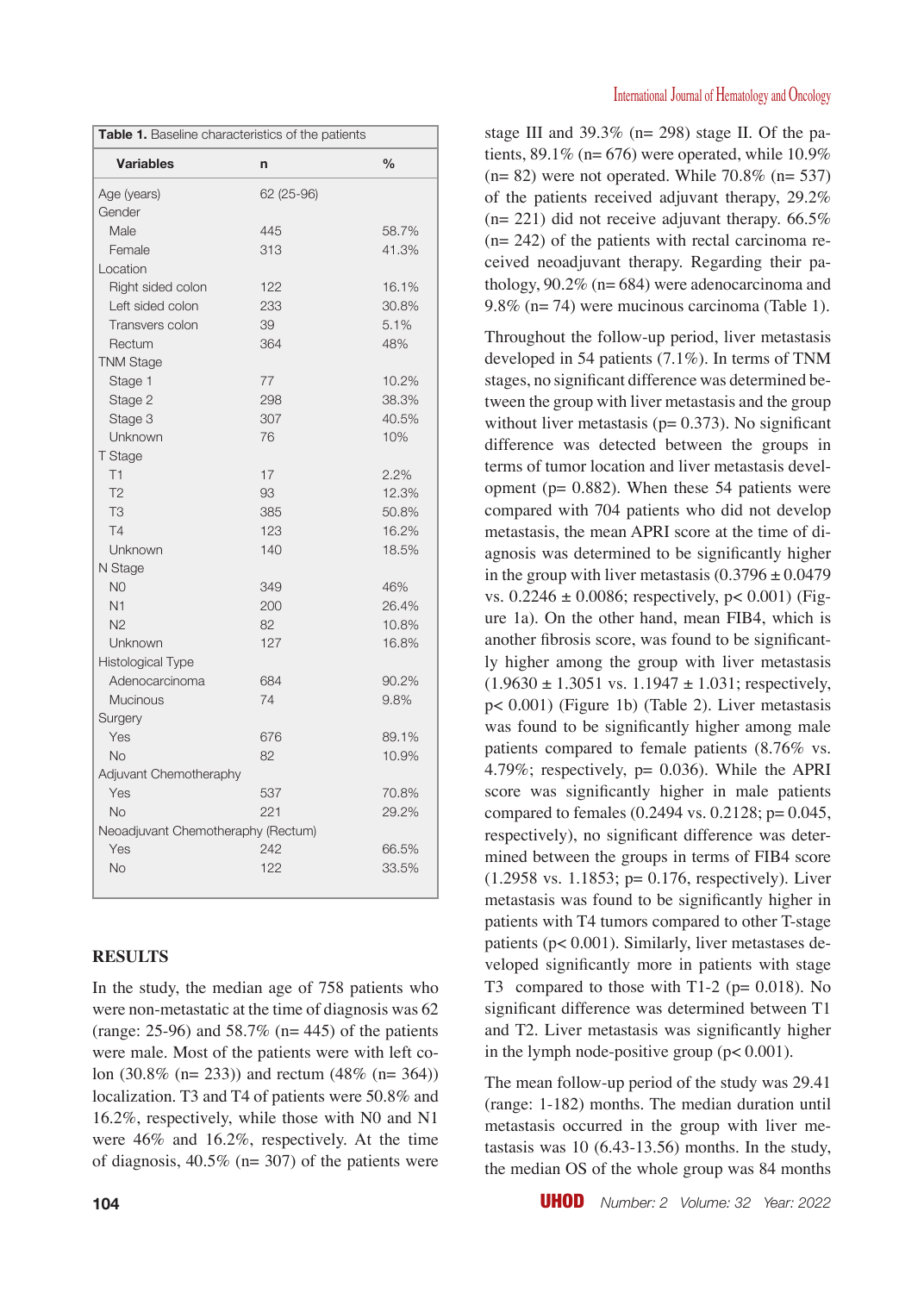## International Journal of Hematology and Oncology



**Figure 1a.** Comparison for APRI score with liver metastasis and non-metastasis

(70.40-97.59) and the 3-year OS was 82%. In the group without liver metastasis, the median OS was 85 months (67.93-102.06) and 3-year OS was 85.8%, whereas in the group with liver metastasis, the median OS was 31 months (20.77-41.17) and 3-year OS was 46% (p< 0.001). A significant negative correlation was found between Median OS and APRI score ( $r = -0.106$ ;  $p = 0.0024$ . Likewise, a significant negative correlation was found between the FIB4 score and the median OS ( $r = -0.185$ ; p< 0.001).

When the ROC analysis was performed in the study, the area under the curve (AUC) for the APRI score was 0.735 and the optimum sensitivity was 75.9%, while the optimal specificity was 65.1% and the ideal cut-off value corresponding to these values was 0.2054 (Figure 2a); For the FIB4 score, AUC was 0.738, the optimum sensitivity was 74.1% and the specificity was 67.4%, while the ideal cut-off



**Figure 1b.** Comparison for FIB4 score with liver metastasis and non-metastasis

value corresponding to these values was calculated as 1.2586 (Figure 2b). When multivariate logistic regression analysis was conducted, FIB4 score, APRI score, T-stage, and N-stage were found as independent predictive factors in predicting liver metastasis (p1= 0.015, p2< 0.001, p3< 0.001, p4= 0.047, respectively) (Table 3).

## **DISCUSSION**

In the study, APRI score, FIB4 score as well as T and N stage, which are non-invasive fibrosis markers in patients with non-metastatic colorectal cancer at the time of diagnosis, were found to be independent predictive factors in terms of predicting patients who may develop liver metastasis. Moreover, a negative correlation was demonstrated between fibrosis scores and survival.

Similar to other studies, in the presented study,

| <b>Table 2.</b> Comparison of liver metastatised and non-metastatised patients |                                       |                         |                |         |  |  |
|--------------------------------------------------------------------------------|---------------------------------------|-------------------------|----------------|---------|--|--|
|                                                                                |                                       | <b>Liver Metastasis</b> | Non-metastasis | P value |  |  |
| Patients (n)                                                                   |                                       | 54                      | 704            |         |  |  |
| Age (median)                                                                   | 62 years (36-83)                      | 62 years (24-96)        | 0.936          |         |  |  |
| Location                                                                       | Right sided colon                     | 9                       | 113            |         |  |  |
|                                                                                | Left sided colon                      | 19                      | 214            | 0.882   |  |  |
|                                                                                | Transvers colon                       | $\overline{2}$          | 37             |         |  |  |
|                                                                                | Rectum                                | 24                      | 340            |         |  |  |
| Stage (n)                                                                      |                                       | 4                       | 80             |         |  |  |
|                                                                                | $\overline{2}$                        | 20                      | 299            | 0.373   |  |  |
|                                                                                | 3                                     | 28                      | 299            |         |  |  |
|                                                                                | Unknown                               | $\overline{2}$          | 74             |         |  |  |
|                                                                                | APRI score (mean) 0.3796±0.0479       | $0.2246 \pm 0.0086$     | < 0.001        |         |  |  |
|                                                                                | FIB4 score (mean) $1.9630 \pm 1.3051$ | $1.1947 \pm 1.0310$     | < 0.001        |         |  |  |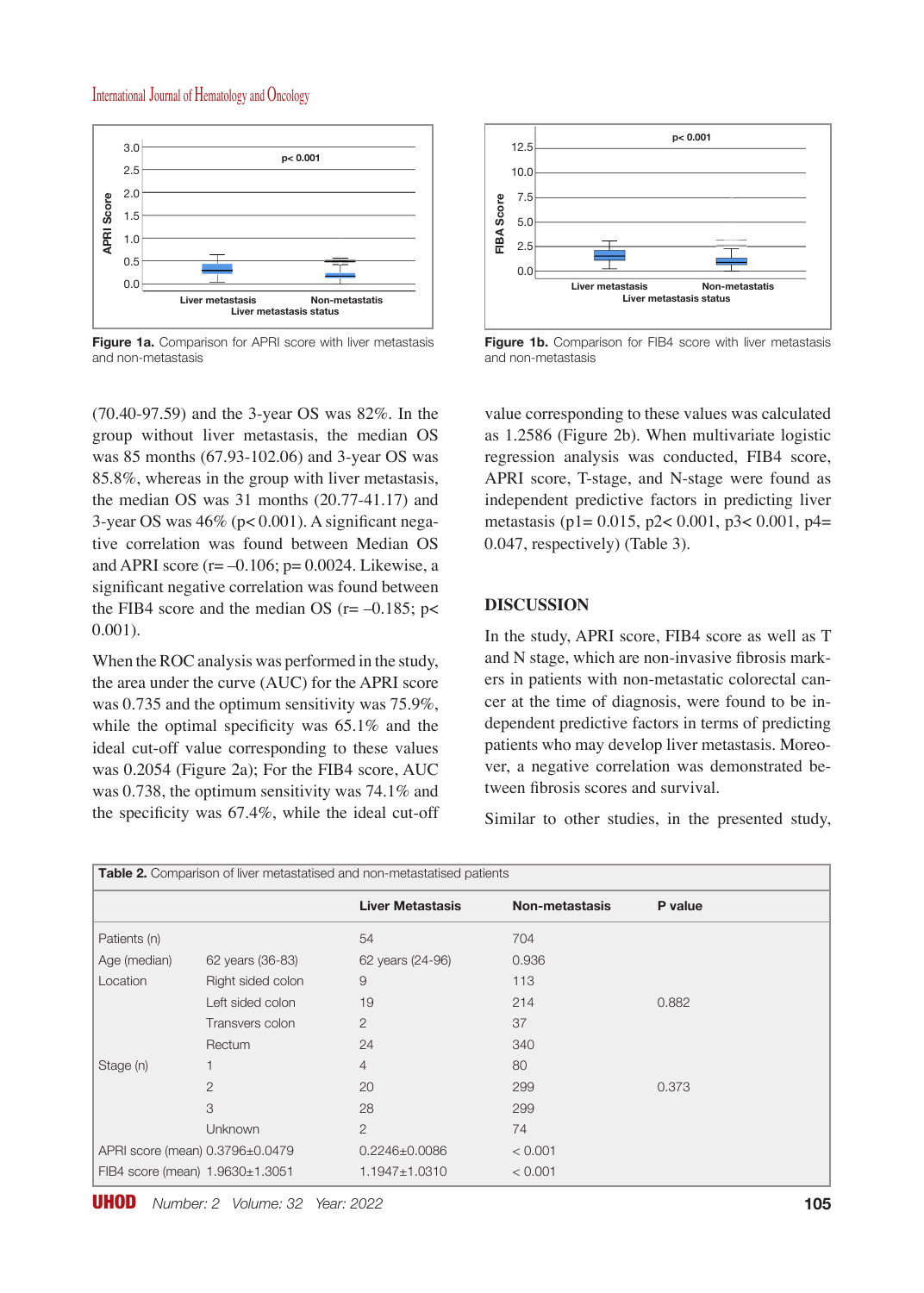

**Figure 2a.** Liver fibrosis APRI score nomogram measured by ROC curves for liver metastasis

ages of diagnosis ranged mostly in the 6th-7th decades.13 In the study, stage and location distribution were determined to be similar to other studies.<sup>14</sup> While de-novo liver metastasis occurs with an incidence of 20-34% in colorectal cancers, metastasis develops in nearly half of the patients.<sup>2-5</sup> The most common site of metastasis is the liver. In this study, the lower incidence of metastasis development may be due to the shorter follow-up period, and the

| <b>Table 3.</b> Multivariate analysis of the effect of APRI score<br>FIB4 score, stage and gender |                       |         |  |  |  |
|---------------------------------------------------------------------------------------------------|-----------------------|---------|--|--|--|
|                                                                                                   |                       |         |  |  |  |
| <b>APRI Score</b>                                                                                 |                       |         |  |  |  |
| Low                                                                                               | Reference             | < 0.001 |  |  |  |
| High                                                                                              | 10.231 (4.469-23.423) |         |  |  |  |
| T Stage                                                                                           |                       |         |  |  |  |
| $T1-2$                                                                                            | Reference             | < 0.001 |  |  |  |
| $T3-4$                                                                                            | 2.796 (1.566-4.711)   |         |  |  |  |
| FIB4 Score                                                                                        |                       |         |  |  |  |
| Low                                                                                               | Reference             | 0.015   |  |  |  |
| High                                                                                              | 3.096 (1.244-7.706)   |         |  |  |  |
| N Stage                                                                                           |                       |         |  |  |  |
| Negative                                                                                          | Reference             | 0.047   |  |  |  |
| Positive                                                                                          | 1.563 (1.005-2.430)   |         |  |  |  |
| <b>TNM Stage</b>                                                                                  |                       |         |  |  |  |
| Stage 1-2                                                                                         | Reference             | 0.160   |  |  |  |
| Stage 3                                                                                           | 1.276 (0.685-2.379)   |         |  |  |  |
| Gender                                                                                            |                       |         |  |  |  |
| Female                                                                                            | Reference             | 0.135   |  |  |  |
| Male                                                                                              | 0.567 (0.269-1.194)   |         |  |  |  |





Figure 2b. Liver fibrosis APRI score nomogram measured by ROC curves for liver metastasis

rate of metastatic patients likely increases when the follow-up period is longer. In CRC, the development of metastasis decreases survival rates. Albeit TNM staging gives an idea about the risk of disease progression, liver metastasis develops in some patients at the same stage, whereas in others it does not. This finding has also been demonstrated in a previous study.15 Similarly, in the present study, TNM staging was determined to be similar, when the group with the development of liver metastasis was compared with the group that had not. As can be concluded from here, it suggests that TNM staging is not a good selector (marker) for predicting liver metastasis.

The relationship between hepatic fibrosis and liver metastasis has been assessed in several studies. In one of these studies, it has been revealed that liver metastases decrease as hepatic fibrosis decreases.<sup>16</sup> Fibrosis that occurs for hepatocyte regeneration is mediated by cytokines such as TGF beta and hepatocyte growth factor.<sup>16</sup> These cytokines could also be an alternative mechanism for liver metastasis by increasing the invasion of cancer cells.17 As shown in the present study, although the more frequent occurrence of liver metastases on the basis of fibrosis can be explained by these mechanisms, further studies are still needed. Although the well-known and widely used prognostic factors for CRC patients, such as tumor histology,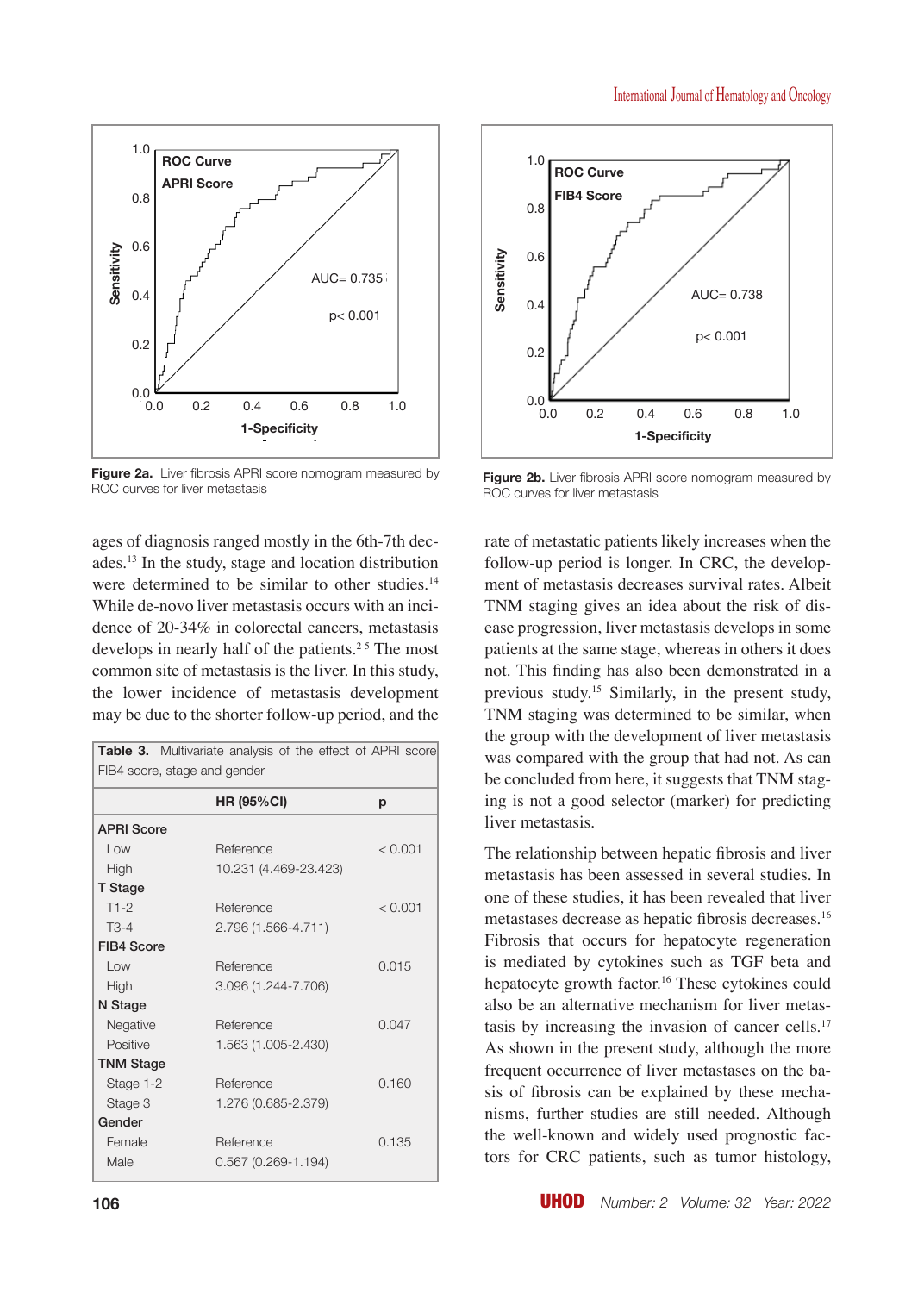## International Journal of Hematology and Oncology

perineural invasion, and vascular invasion, were valuable predictive factors for predicting recurrence patterns in previous studies, they failed to predict organ-specific metastasis.<sup>18-20</sup> One of the most remarkable findings in the presented study is that APRI and FIB4 scores, which are non-invasive liver-specific fibrosis scores, can predict liver metastases with good sensitivity and specificity rates. In another study, similar to our study, a significant correlation was found between non-invasive liver fibrosis scores and predicting liver metastasis in patients who were initially non-metastatic.14 In the study, the rate of liver metastasis was detected to be higher in male patients compared to women. This situation may have been caused by the significantly higher APRI score obtained in our male patients. Furthermore, similar to other studies, rather than TNM staging, T stage and N stage alone gave more successful results in the study in predicting liver metastasis.<sup>14</sup>

In the study, a negative prognostic relationship was observed between fibrosis score and overall survival. Likewise, a negative correlation was determined between the FIB4 score and survival in another study in which the relationship between fibrosis and survival was assessed, but unlike that study, this negative correlation was also observed with the APRI score in our study.<sup>14</sup> Similar to these studies, another study has demonstrated that survival decreases as fibrosis increases.<sup>21</sup> This situation can be explained by the decrease in liver reserve in patients with fibrosis and the decrease in overall survival due to the more frequent development of metastasis in the fibrotic background.

The limitations of our study include the fact that it is a retrospective single-centered study, the absence of invasive methods to confirm fibrosis, the inability to reach some data through reviewing patient files, while the sufficient sample size and the fact that it based on real-life data stand out as the strengths of our study.

In conclusion, it has been demonstrated that the group that may develop liver metastasis among patients with non-metastatic CRC at the time of diagnosis could be predicted by using the noninvasive liver fibrosis markers FIB4 and APRI scores. Moreover, it has been shown that these two

scorings are also independent predictive markers. Based on this, shorter surveillance intervals may be an option in the group with higher FIB4 and APRI scores at the time of diagnosis. Further studies with longer follow-up periods are needed to better reveal these relationships.

#### **REFERENCES**

- 1. Siegel RL, Miller KD, Jemal A. Cancer statistics, 2020. CA Cancer J Clin 70: 7-30, 2020.
- 2. Lee WS, Yun SH, Chun HK, et al. Pulmonary resection for metastases from colorectal cancer: prognostic factors and survival. Int J Colorectal Dis 22: 699-704, 2007.
- 3. Van Cutsem E, Nordlinger B, Adam R, et al. Towards a pan-European consensus on the treatment of patients with colorectal liver metastases. Eur J Cancer 42: 2212-2221, 2006.
- 4. Fong Y, Cohen AM, Fortner JG, et al. Liver resection for colorectal metastases. J Clin Oncol 1997;15:938-946.
- 5. Hayashi M, Inoue Y, Komeda K, et al. Clinicopathological analysis of recurrence patterns and prognostic factors for survival after hepatectomy for colorectal liver metastasis. BMC Surg 10: 27, 2010.
- 6. Cox TR, Bird D, Baker AM, Barker HE, Ho MW, Lang G, Erler JT. LOX-mediated collagen crosslinking is responsible for fibrosis-enhanced metastasis. Cancer Res 73: 1721-1732, 2013.
- 7. Bissell MJ, Labarge MA. Context, tissue plasticity, and cancer: are tumor stem cells also regulated by the microenvironment? Cancer Cell 7: 17-23, 2005.
- 8. Paszek MJ, Zahir N, Johnson KR, Lakins JN, Rozenberg GI, Gefen A, et al. Tensional homeostasis and the malignant phenotype. Cancer Cell 8: 241-254, 2005
- 9. Cox TR, Erler JT. Remodeling and homeostasis of the extracellular matrix: implications for fibrotic diseases and cancer. Dis Model Mech 4: 165-178, 2011.
- 10. De Wever O, Demetter P, Mareel M, Bracke M. Stromal myofibroblasts are drivers of invasive cancer growth. Int J Cancer 123: 2229-2238, 2008.
- 11. Sterling RK, Lissen E, Clumeck N, et al. Development of a simple noninvasive index to predict significant fibrosis in patients with HIV/HCV coinfection. Hepatology 43: 1317-1325, 2006.
- 12. Wai CT, Greenson JK, Fontana RJ, et al. A simple noninvasive index can predict both significant fibrosis and cirrhosis in patients with chronic hepatitis C. Hepatology 38: 518-526, 2003.
- 13. Engstrand J, Nilsson H, Strömberg C, et al. Colorectal cancer liver metastases - a population-based study on incidence, management and survival. BMC Cancer 18: 78, 2018.